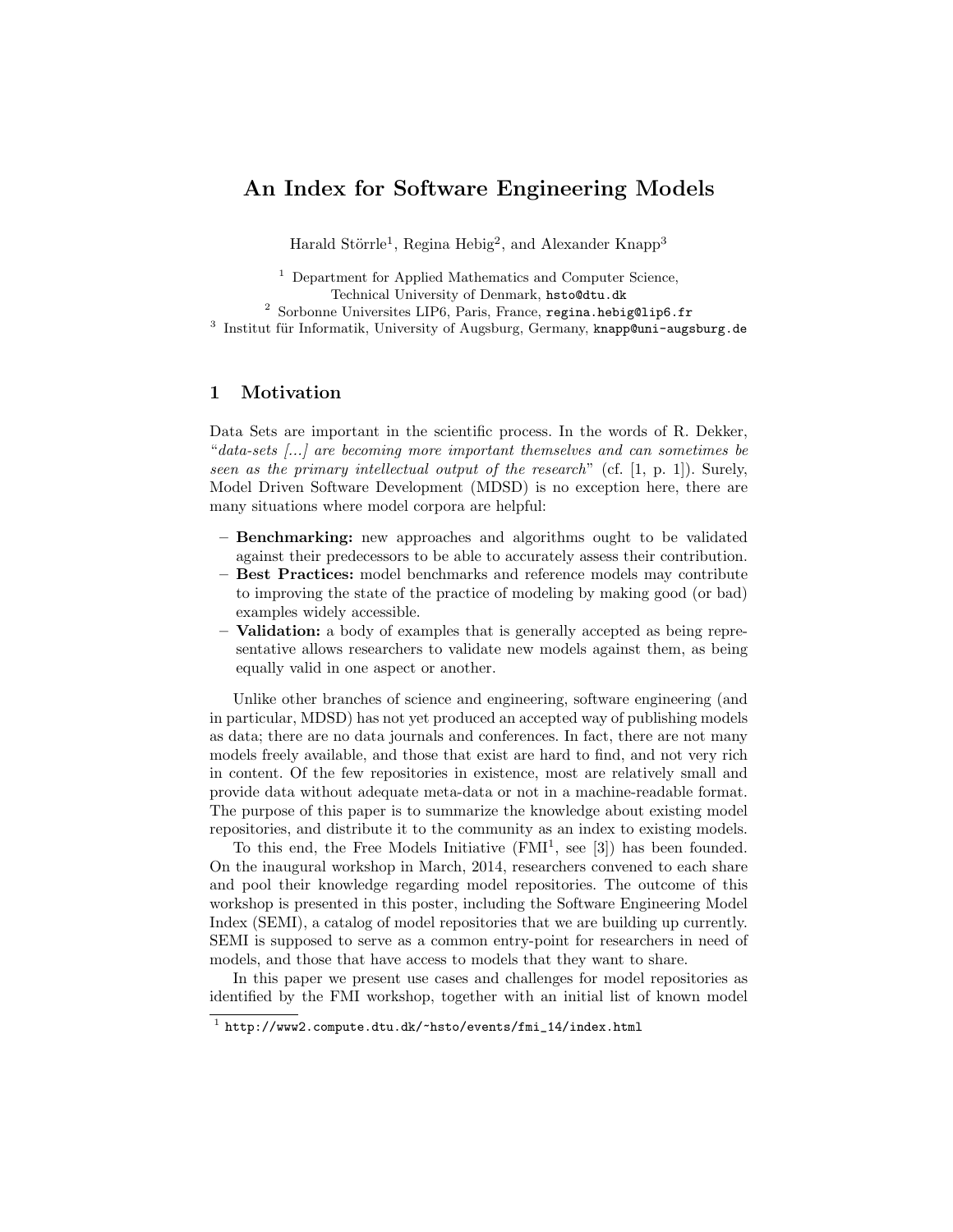repositories with preliminary assessments of their contents. We hope to attract more contributions from the community to grow the index and encourage more researchers to release their models to the public domain.

## 2 Challenges

A first outcome of the workshop is the insight that there are still several challenges associated with building up successful model repositories. In the following, we present the identified challenges that need to be addressed to increase the amount and quality of models published.

- 1. Archiving: The obvious technical challenge at the back-end is how to archive data with very high reliability, for very long time, yet readily accessible, and economically viable. This challenge has been addressed by others before, so we can probably rely on existing solutions and services such as ZENODO www.zenodo.org.
- 2. Access support: The front-end faces a less well explored challenge: how to search for models. Obviously, models need to be stored with meta-data to be able to search for them in meaningful ways. But just which meta-data are sufficient to address the future (and thus unknown) needs of researchers with the effort of extracting meta-data from models? The right balance has yet to be found. Clearly, we should strive to extract as much meta-data from models automatically as is possible, but there are many formats and many information items that might be of interest.
- 3. Intellectual property: Models are intellectual property (IP), and many interesting models are developed in industrial co-operations which means that often industrial partners own the IP, or at least have a veto to publishing. On the one hand, this issue must be addressed by convincing industrial partners to accept co-operation agreements that allow the publication of models just like the publication of scientific articles is accepted today. One way of broadening the scope of publishable work is to offer obfuscation of models. How can usability of models for different research concerns be maintained, when model are obfuscated? Do model repositories need disclaimers to make researchers aware of threads to validity resulting from e.g. model collection or obfuscation? This is a topic that has not been the focus of much research.
- 4. Incentives: On the other hand, academic partners need to be incentivized to publish their models. If models were citable just like papers, and if publishing models were to receive recognition similar to publishing papers, we believe researchers would be motivated to contribute models when possible. Of course, the same recognition should be given on tenure approval committees and so on. So, in a nutshell, we are asking for no less than a cultural change in the community.

We reckon that there is probably a mismatch between supply and demand of models: much more models are needed than are available. So, probably the biggest challenge is to find sufficiently many models to make the idea of sharing models practically useful for a large enough community of researchers.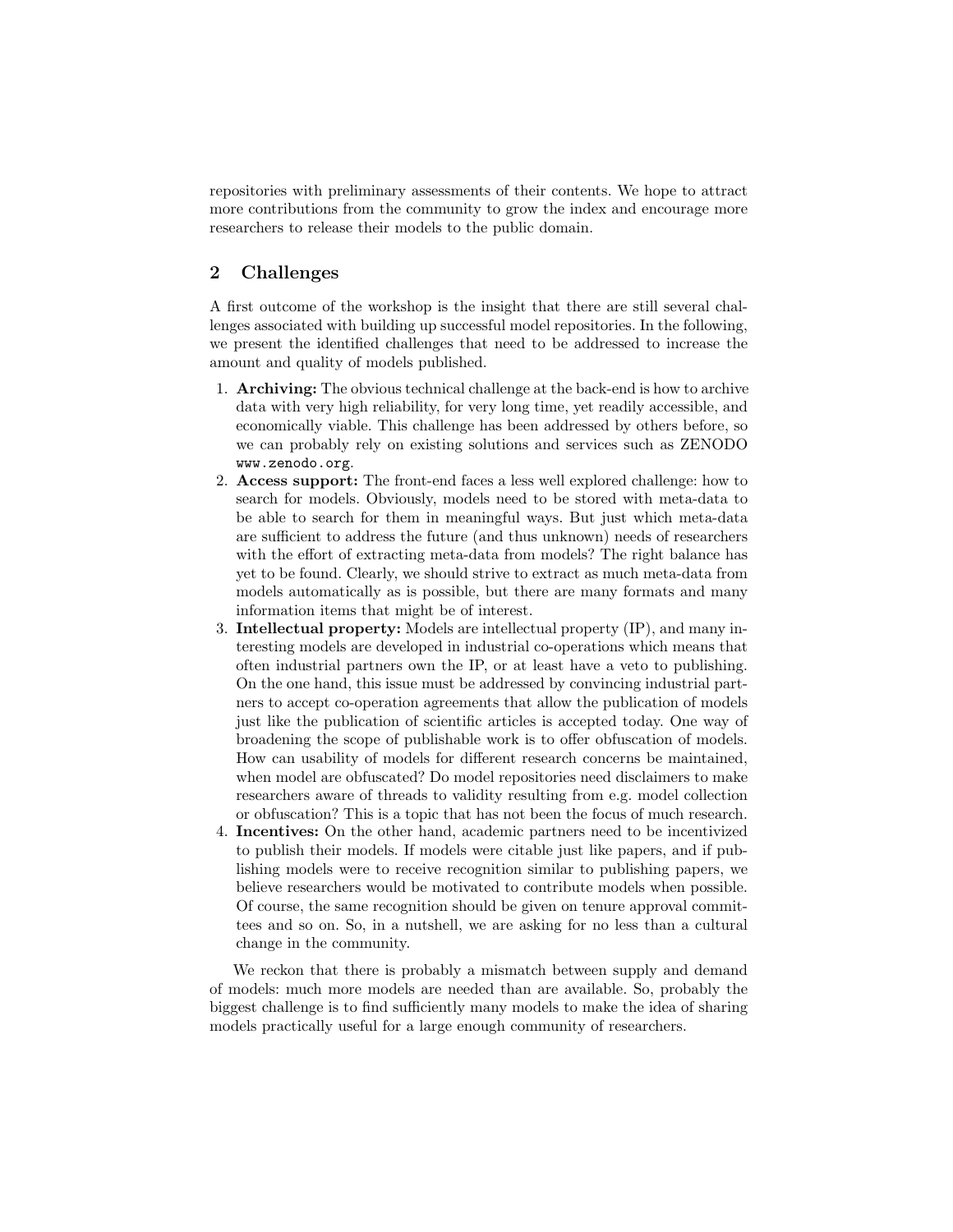## 3 Known Existing Repositories

There are many references to existing model repositories, but frequently, there is little more evidence to their existence than hearsay. Privacy, broken links, and dead references in the literature make it hard to verify the claims raised about them. We have collected the evidence and a preliminary validation of claims below.

#### – Repository for Model Driven Development (ReMoDD) www.cs.colostate.edu/remodd/v1/

ReMoDD currently contains around 60 models in different modeling languages. The models are available for account holders, only. Models are stored in a large variety of formats, mostly PDF but also some in XMI.

#### – Open Models Initiative (OMI)

http://openmodels.org/

Like ReMoDD, OMI offers a platform allowing researchers to share models. There are currently around 70 models of different languages in the repository. The models are mostly available as pictures, some of them include other file formats like MDL. The access to the models is CC BY NA SA. In most cases no explicit hints indicating whether models stem from industry or not.

## – BPM Academic Initiative (BPM AI)

http://www.BPMAI.org

The BPM AI is a platform for modeling and sharing models for teaching purposes. As of writing this, it claims to contain 29,285 process models in various machine-readable formats. Apparently, most of the models are created by students as part of their assignments, but some are motivated from industrial case studies, too.

## – AtlanMod Meta Model Zoos

#### www.emn.fr/z-info/atlanmod/index.php/Zoos

This is a collection of around 305 meta models. Each of them is available in multiple formats (e.g. KM3, XMI, or RDF). The access to the models is free.

#### – Versicherungsanwendungsarchitektur (VAA)

### www.gdvonline.de/vaa

The VAA is a standard from the association of German insurance industry. There are around 90 use case and class diagrams, most of them as diagrams in text documents, as PNG files, but also downloadable in INNOVATOR format. The access is free, the website itself is in German.

## – Dutch municipalities

#### http://www.model-dsp.nl/

A large number of Dutch communes have created a common repository of communal administrative processes, which is said to contain 700-800 business process models. Access is restricted to registered members.

#### – eXperience

www.experience-online.ch/cases/experience20.nsf/fallstudie.xsp eXperience is is a collection of 525 business modeling case studies, each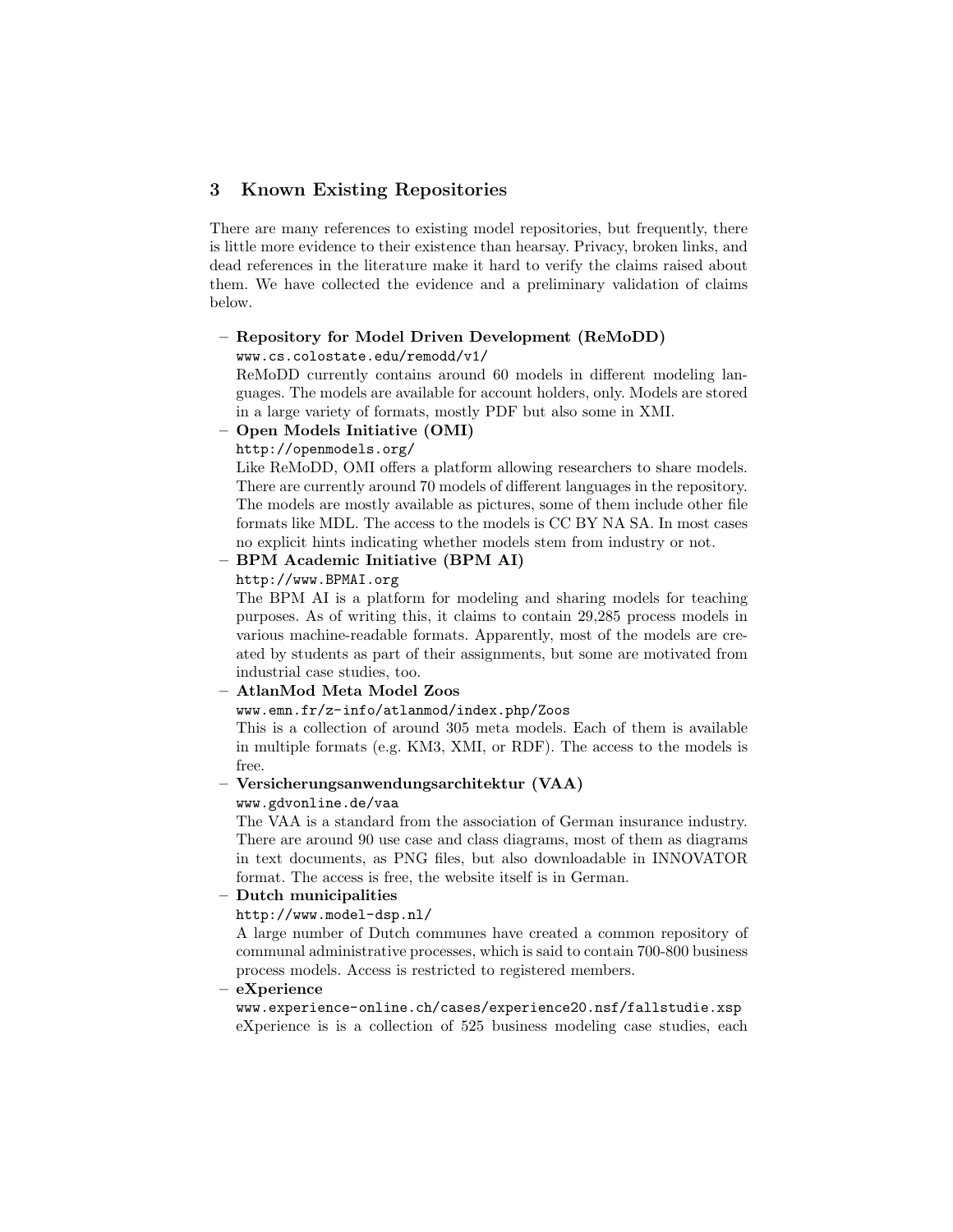of which is mainly a semi-structured text with a few embedded diagrams. Access is CC:BY NC. All case studies stem from industry, e.g., construction or electronics. The majority of the items in the collection are described in German.

– IWi Reference Model Catalog (RMC), [6]

The RMC contains structured meta-information about 2290 reference models, including the VAA and the IAA mentioned in this list. The RMC does not give access to the indexed models as such, but may help finding the models required for a particular task. The meta-information is somewhat restricted, though, and seems to have not been updated since 2007.

Insurance Application Architecture (IAA), [4] The IAA is said to contain around  $250$  process models, but the  $\text{link}^2$  reported

in [4] is broken.

– BIT Process Library, [2]

The BIT Process Library contains 735 process models according to [2], but the  $\text{link}^3$  reported in [2] is broken. The collection has been cited several times.

– Suncorp-Metway Ltd, [5]

The Suncorp process model repository for insurance processes contains over 6000, according to [5]. This is a purely proprietary corpus.

– SAP R3 Process Reference Model

This model has been cited very many times, and although it is not in free circulation, there seem to be many copies.

We already identified more than a dozen further model collections and repository, of which many need to be checked for their status and content. Further, there are more repositories that we know of or have heard about, but could not verify. It seems that repositories sometimes get lost over time. Clearly, including such a reference in a research article is problematic, when claims are based on the availability of such model collections.

## 4 Contributing

In a first stage, we are calling on everybody who knows about a model repository to share their knowledge and make it available to the scientific community by adding links to SEMI. In a second stage, we will survey all known model repositories and individual models and assess them for some basic qualities, such as file format, model type, model size, origin, and so on, and publish these assessments online. In a third step, we want to develop and establish criteria for assessing models and extracting relevant meta-data. This could take a similar form than the current review process for scientific articles.

 $^2$  http://www.ibm.com/solutions/sg/insurance/enterprise\_aa/tech\_details. html

 $^3$  http://www.zurich.ibm.com/csc/bit/downloads.html